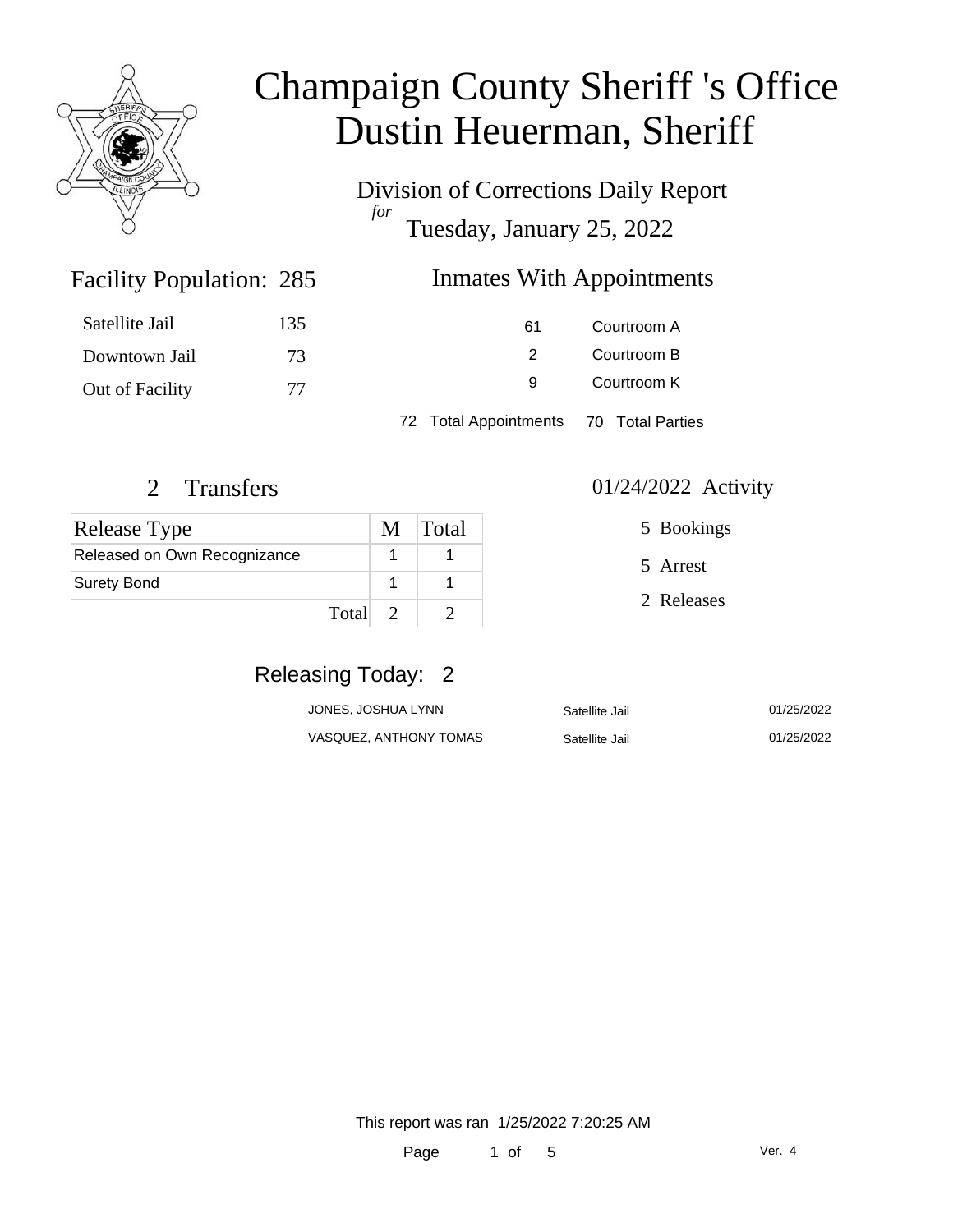

Division of Corrections Daily Report *for* Tuesday, January 25, 2022

#### Custody Status Count

- Direct Criminal Contempt 1
- Electronic Home Dentention 12
	- Felony Arraignment 3
	- Felony Pre-Sentence 7
		- Felony Pre-Trial 208
	- Felony Pre-Trial DUI 4
	- Felony Sentenced CCSO 5
	- Felony Sentenced IDOC 27
		- Hold Sentenced IDOC 1
		- Hold Sentenced Other 1
	- Misdemeanor Arraignment 3
		- Misdemeanor Pre-Trial 6
- Misdemeanor Sentenced CCSO 1
	- Petition to Revoke 1
	- Remanded to DHS 4
	- Traffic Sentenced CCSO 1
		- Total 285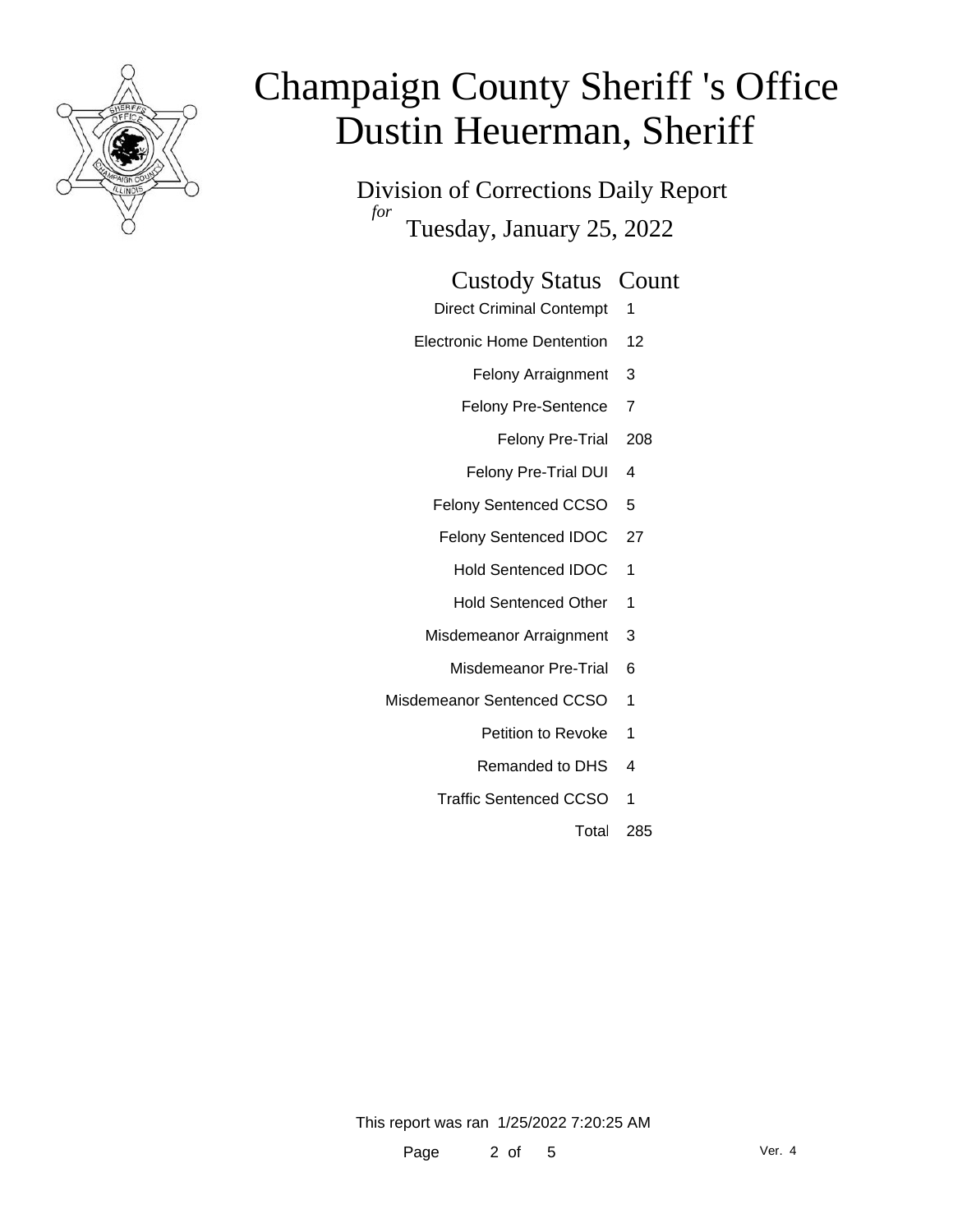

Division of Corrections Daily Report *for* Tuesday, January 25, 2022

### Inmates With Appointments

| <b>Jailing Party Name</b>    | Location    | Number of Records / Node |
|------------------------------|-------------|--------------------------|
| ALSTON, KAREASHA QUAY-YONNA  | Courtroom A | 1 / Satellite Jail       |
| BARBER, MARK ANTHONY, Junior | Courtroom B | 1 / Satellite Jail       |
| BROWN, CHARMAN LAKEEF        | Courtroom A | 1 / Out of Facility      |
| BROWN, EDWARD LOUIS, Junior  | Courtroom K | 1 / Satellite Jail       |
| <b>BROWN, RODNEY LOUIS</b>   | Courtroom A | 1 / Satellite Jail       |
| BRYANT, JUDITH ANN           | Courtroom K | 1 / Satellite Jail       |
| CHOUNARD, STANLEY WILLIAM    | Courtroom A | 1 / Downtown Jail        |
| COLE, ERIC JOSE              | Courtroom A | 1 / Out of Facility      |
| COX, SEAN MICHAEL            | Courtroom A | 1 / Downtown Jail        |
| DAVIS-MURDOCK, ERION VASSHAD | Courtroom A | 1 / Downtown Jail        |
| DAY, DANIEL JOSEPH           | Courtroom A | 1 / Satellite Jail       |
| DUNCAN, COREYON ANTHONY      | Courtroom A | 1 / Downtown Jail        |
| EDWARDS, GEORGE CORTEZ       | Courtroom A | 1 / Satellite Jail       |
| ERVIN, DEIDRA ANN RUTH       | Courtroom K | 1 / Satellite Jail       |
| FALLS, ANDREW                | Courtroom A | 1 / Satellite Jail       |
| FISCUS, ROBERT LOWELL        | Courtroom A | 1 / Downtown Jail        |
| <b>GAINES, ROBIN</b>         | Courtroom K | 1 / Satellite Jail       |
| GODBOLT, DESMOND DEVONTAE    | Courtroom A | 1 / Out of Facility      |
| GONZALEZ-GUILLEN, EDWARD     | Courtroom A | 2 / Satellite Jail       |
| GRAY, JAMARH EMERE           | Courtroom A | 1 / Out of Facility      |
| HILL, RAMESH JERMAINE        | Courtroom A | 1 / Satellite Jail       |
| HUNT, TAVARIS EARL           | Courtroom A | 1 / Satellite Jail       |
| HUNT, TEIGAN JAZAIREO        | Courtroom A | 1 / Out of Facility      |
| JAMERSON, ANTHONY D          | Courtroom A | 1 / Satellite Jail       |
| JOHNS, SHAMIQUH THERESA      | Courtroom A | 1 / Satellite Jail       |
| <b>JONES, KELVIN KHYRIC</b>  | Courtroom A | 1 / Satellite Jail       |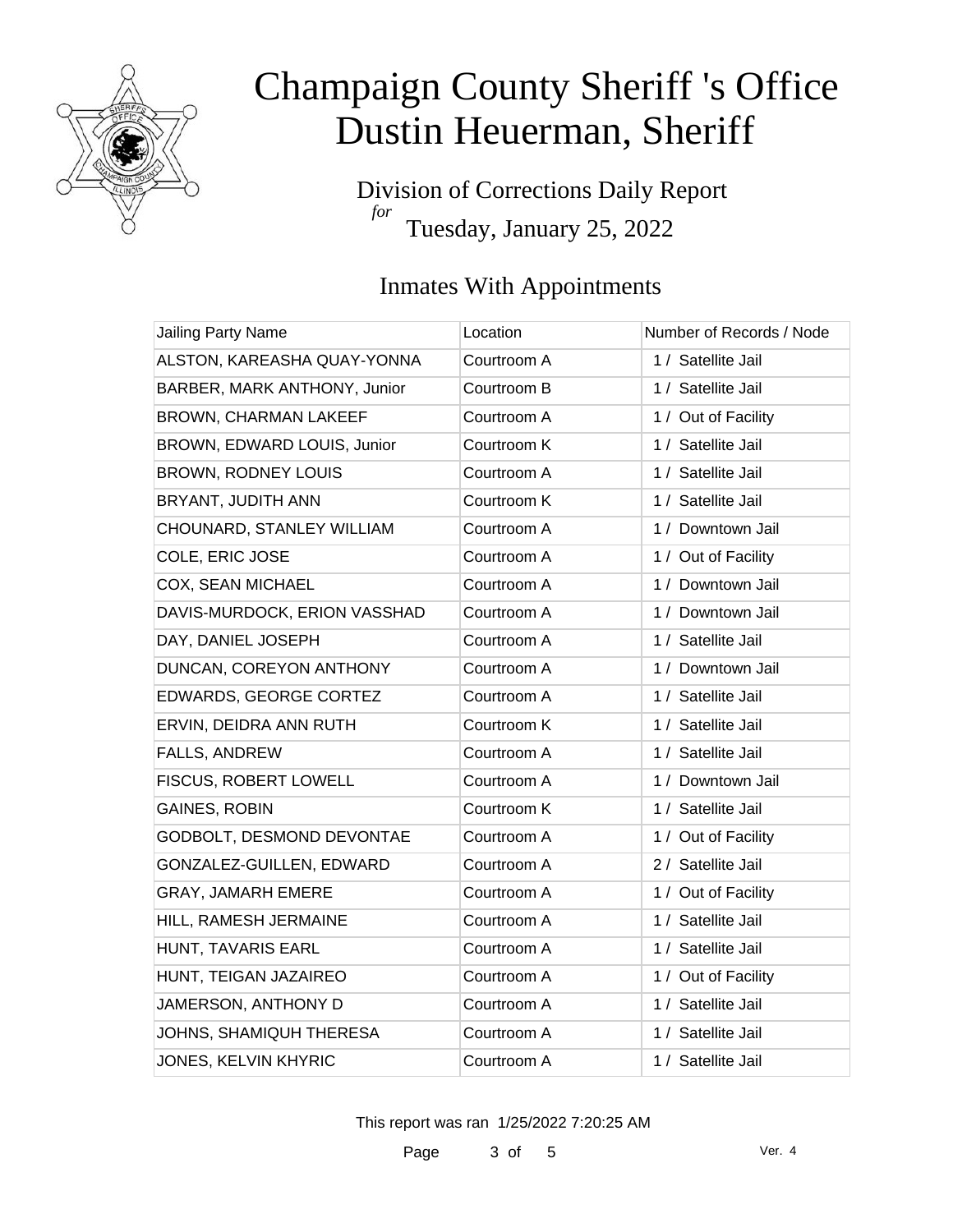

#### Division of Corrections Daily Report *for*

Tuesday, January 25, 2022

| JONES, MARIO NATHANIEL         | Courtroom A | 1 / Satellite Jail  |
|--------------------------------|-------------|---------------------|
| JOSLIN, JASON LEE              | Courtroom A | 1 / Satellite Jail  |
| KNIGHT, ERIC                   | Courtroom A | 1 / Out of Facility |
| KWIATKOWSKI, ROBERT JOHN       | Courtroom A | 1 / Downtown Jail   |
| LEWIS, LAWRENCE PAUL, Third    | Courtroom A | 2 / Satellite Jail  |
| MARTIN, MANNIX TILMOND         | Courtroom B | 1 / Satellite Jail  |
| MASON, RYAN ONEIAL             | Courtroom A | 1 / Downtown Jail   |
| MATA-OROZCO, OLEGARIO          | Courtroom A | 1 / Downtown Jail   |
| <b>MEEKS, CASSARIOUS MONTE</b> | Courtroom K | 1 / Satellite Jail  |
| <b>MIRAMONTES, RAUL</b>        | Courtroom A | 1 / Downtown Jail   |
| MONTGOMERY, RASHARD MYKI       | Courtroom A | 1 / Out of Facility |
| MOORE, ANDREW VIRGIL           | Courtroom A | 1 / Satellite Jail  |
| NEWBILL, DEVONTRE LAMONT       | Courtroom A | 1 / Out of Facility |
| PARRISH, DOMINIC WALTER        | Courtroom A | 1 / Out of Facility |
| PERRY, ROBERT, Junior          | Courtroom A | 1 / Out of Facility |
| PICKENS, DONTRELL DEMAR        | Courtroom A | 1 / Downtown Jail   |
| RANEY, DONALD LEE              | Courtroom K | 1 / Satellite Jail  |
| RAY-DAVIS, KAMARI DAYVON       | Courtroom A | 1 / Satellite Jail  |
| ROSS, TEVONTAE TERRANCE        | Courtroom A | 1 / Downtown Jail   |
| SANDAGE, JERALD EUGENE         | Courtroom A | 1 / Out of Facility |
| SCHNEIDER, SONGAN MICHAEL      | Courtroom K | 1 / Satellite Jail  |
| SHORTER, JAQUAN MAURICE        | Courtroom A | 1 / Downtown Jail   |
| SIMMONS, JAMES ROBERT          | Courtroom A | 1 / Downtown Jail   |
| SINGLETON, CORRIE DERRELL      | Courtroom A | 1 / Satellite Jail  |
| SPEARMENT, KENTRELL            | Courtroom A | 1 / Out of Facility |
| TATE, JAVON MARQUIS            | Courtroom A | 1 / Out of Facility |
| TAYLOR, VINCENT REGINALD       | Courtroom A | 1 / Out of Facility |
| THOMPSON, STEVEN ONEAL         | Courtroom A | 1 / Satellite Jail  |
| TRAMBLE, TOM MARCUS            | Courtroom K | 1 / Satellite Jail  |